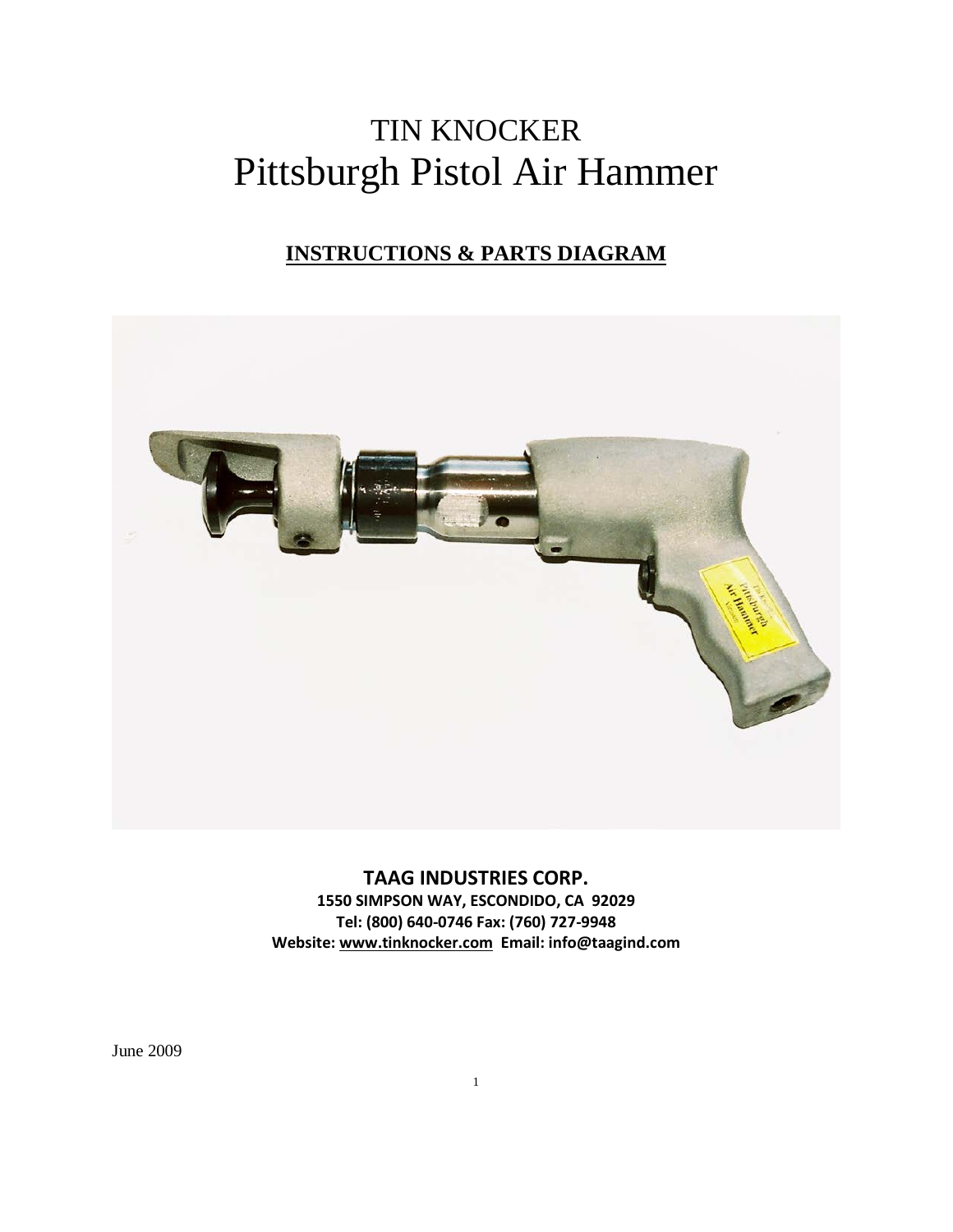### MAINTENANCE

Using pneumatic tool oil or machine oil of SAE No.5 or SAE No. 10, pour a few drops into the inlet each day before using. Run the tool for a few seconds to distribute the oil within. If the tool is in constant use over the course of a day, repeat the above every 3-4 hours.

### SAFETY

- 1. Never operate this air tool without the forming tool in place.
- 2. Never disassemble the air tool with the air supply connected.
- 3. With heavy, constant use, you should tighten the barrel. Do so by loosening the socket screw in the handle, providing access to the barrel every 3-4 hours or when the barrel begins to become loose. Failure to keep the barrel tight will cause damage to the tool

### **OPERATION**

The speed of the hammer will be regulated by how far the trigger is depressed. For maximum efficiency, ensure the air pressure is around 90 psi.

### DISASSEMBLY & ASSEMBLY

- 1. Disassembly
	- a. Place the barrel in the vise ensuring vise jaws contact at the flats in the barrel.
	- b. Loosen set screw
	- c. Unscrew the handle from the barrel. With the barrel pointing down, lift the handle off the barrel.
	- d. Lift the back valve block P/N HAMMER006 wafer P/N HAMMER005, and front valve block P/N HAMMER004 with pins, P/N HAMMER007 off the barrel.
	- e. Counter clockwise, unscrew the trigger assembly P/N HAMMER009.
- 2. Assembly
	- a. Thoroughly clean all parts prior to assembly
	- b. Replace any worn trigger washers.
	- c. Replace trigger assembly P/N HAMMER009, turning it clockwise until tight.
	- d. With the barrel pointing down, insert the two pins P/N HAMMER007 into the shallow holes.
	- e. Replace front valve block P/N HAMMER004 on the pins P/N HAMMER007 with the milled surface up.
	- f. Install the wafer P/N HAMMER005 in the large hole in the rear valve block
	- g. Replace the back valve block P/N HAMMER006 down on the pins P/N HAMMER007, with the milled surface down.
	- h. Ensure lines on the side of the valve sections are aligned.
	- i. Screw barrel into the handle and tighten.
	- j. Tighten socket screw.
	- k. Lubricate and test as above described.

ORDERING PARTS: Ensure you have both the part nomenclature and part number.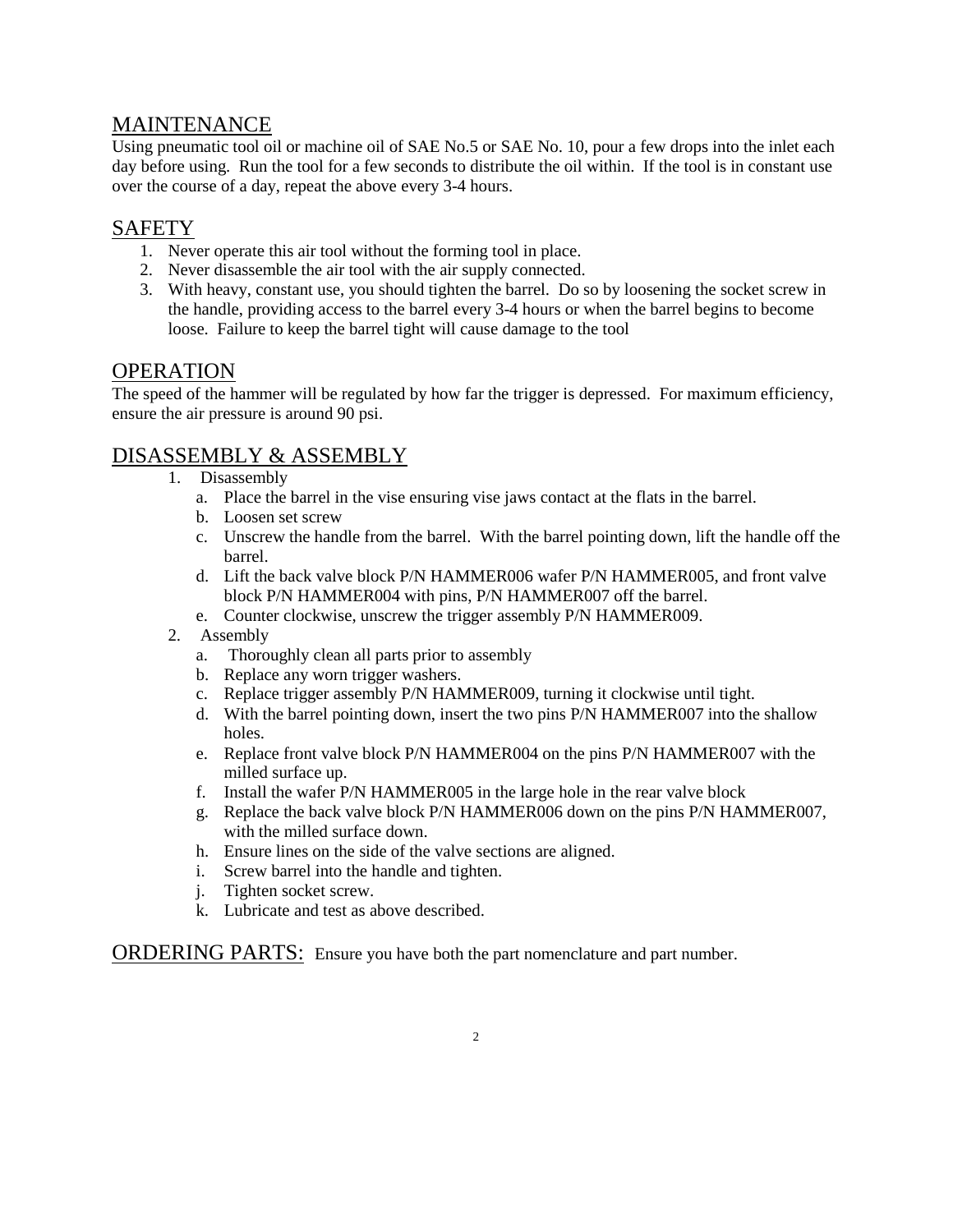# Parts for TK PITTSBURGH PISTOL AIR HAMMER



| <b>Find No</b> | Part No   | <b>Description</b>       | No. REQ"D    |
|----------------|-----------|--------------------------|--------------|
| 1.             | HAMMER001 | Handle                   | 1            |
| 2.             | HAMMER002 | Barrel                   | 1            |
| 3.             | HAMMER003 | Piston                   | 1            |
| 4.             | HAMMER004 | <b>Front Valve Block</b> | 1            |
| 5.             | HAMMER005 | Wafer                    | 1            |
| 6.             | HAMMER006 | <b>Back Valve Block</b>  | 1            |
| 7.             | HAMMER007 | Pin                      | 2            |
| 8.             | HAMMER008 | Socket Set Screw         | 1            |
| 9.             | HAMMER009 | <b>Trigger Assembly</b>  | $\mathbf{1}$ |
| 10.            | HAMMER010 | Rubber Seal, Large       | 1            |
| 11.            | HAMMER011 | Rubber Seal, Small       | $\mathbf{1}$ |
| 12.            | HAMMER012 | Guide with Screw         | 1            |
| 13.            | HAMMER013 | Hammer Form Tool         | 1            |
| 14.            | HAMMER014 | Lock Seam Adapter        | 1            |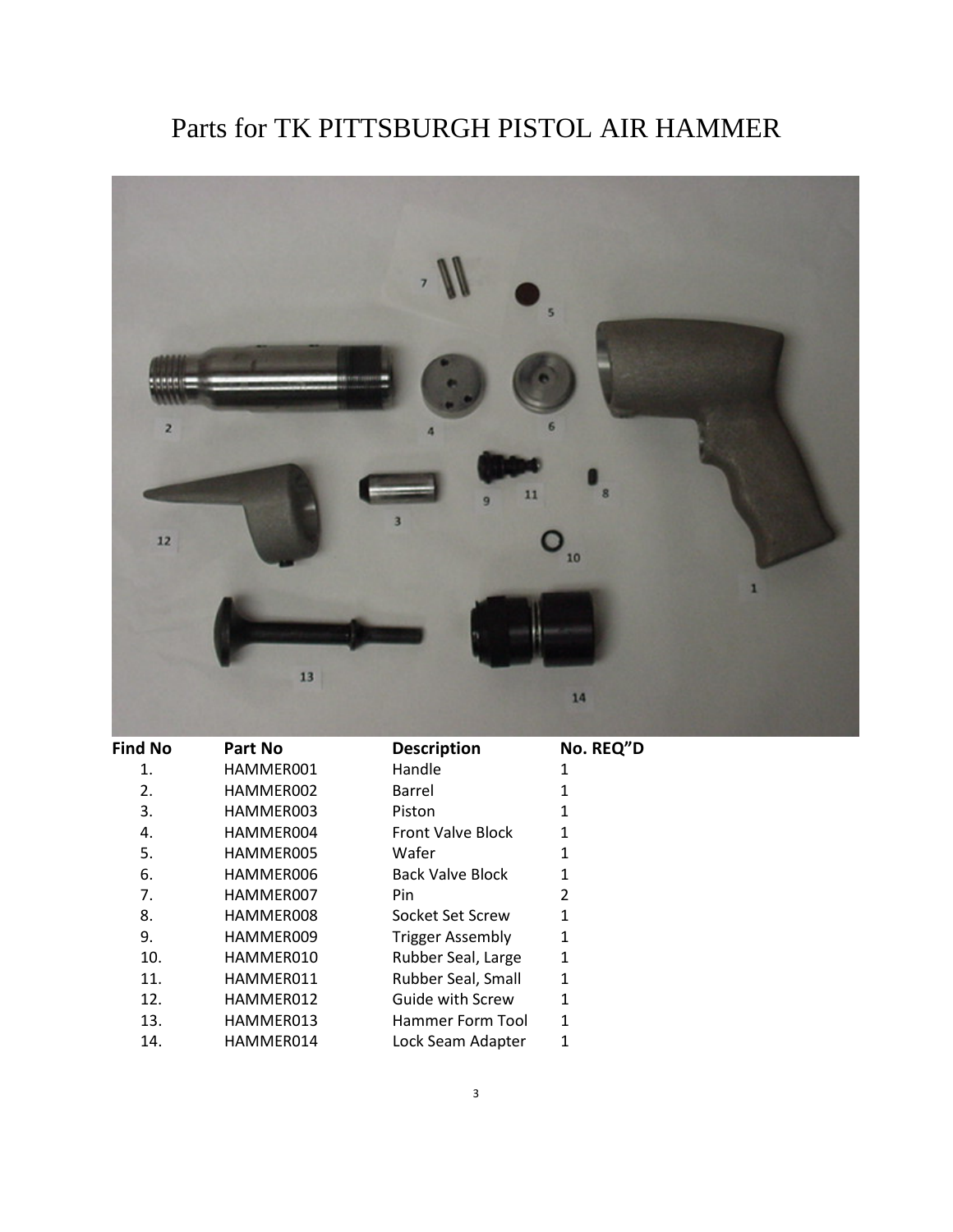### INSTRUCTIONS

- 1. Do not use without wearing protective eye and ear wear. Be safe!
- 2. Connect air hammer to an air source of approximately 90 psi for heavier gauge sheet metal. Pressure can be reduced when working with lighter gauges.
- 3. Place the air hammer guide against the Pittsburgh lock as shown in Figure 1, below. Lightly squeeze the trigger to begin hammer operation. Depress the trigger to achieve the desired result in bending the flange.
- 4. Keep the piston/forming tool against the metal. Failure to do so will diminish the life of the tool. Do not allow the forming tool to bounce off the flange.
- 5. Move the air hammer along the seam, hammering over the retainer flange. Note that the position in figure 1 is about 45 degrees to achieve this initial bend.
- 6. Next, we will make another pass over the flange to close the Pittsburgh lock seam. Note the position as indicated in Figure 2 below.
- 7. Bends in sheet metal may be removed by removing the aluminum guide and leaving the forming tool in place.





### WARRANTY

This air tool is warranted against factory defective parts for six months from date of purchase. TAAG reserves the right to repair or replace, at TAAG's option. Warranty claims require that the air tool be delivered to TAAG, at the below address, for inspection and warranty evaluation.